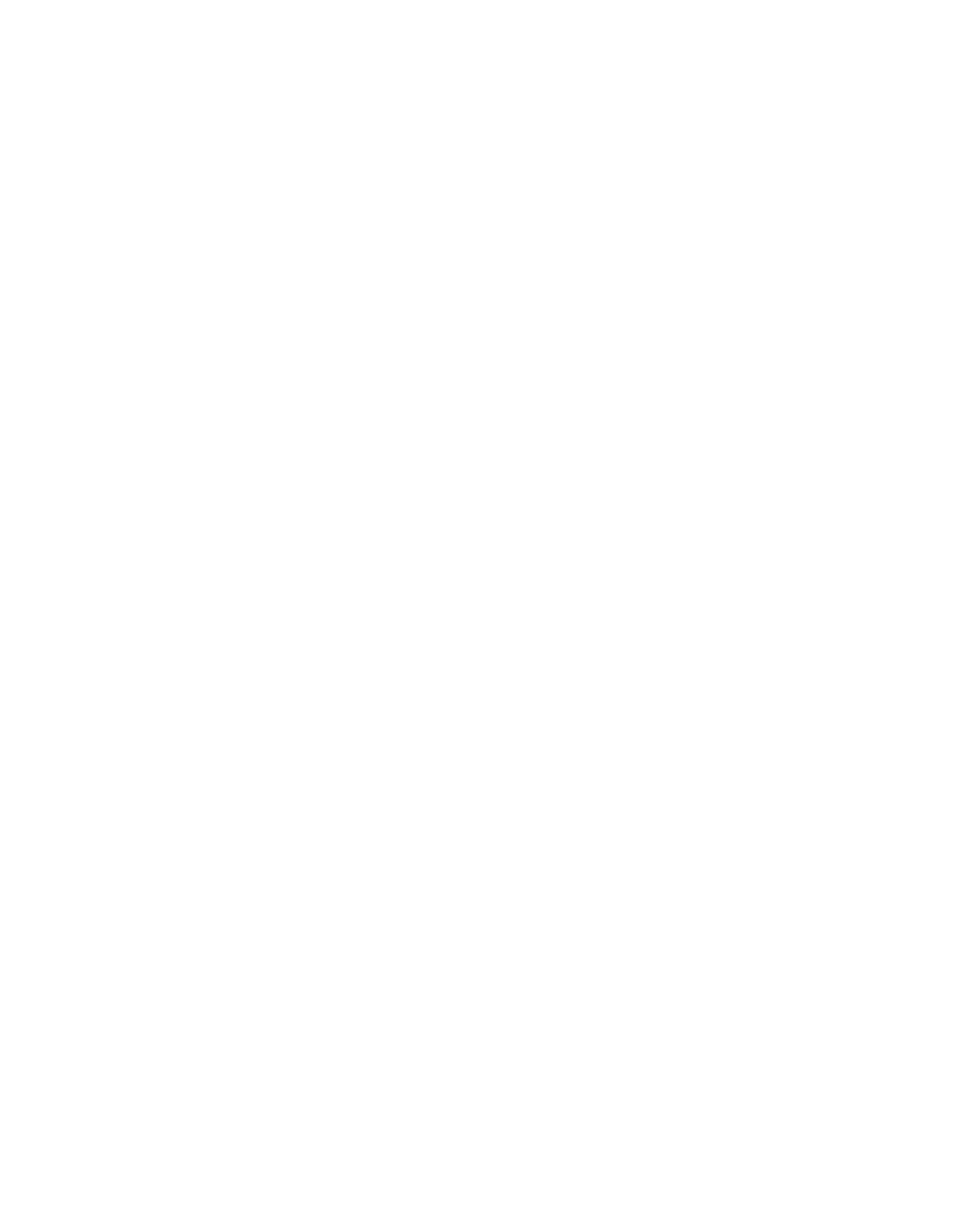# **INTRODUCTION**

An orientation session for municipal elected officials is a very beneficial first step to your term on council. These sessions provide an opportunity for newly elected officials, and for individuals who have been on Council for some time, to seek clarification and to add to their knowledge about the organization, structure and activities of municipal government. This session further provides a unique opportunity for municipal officials to obtain an overview of municipal government, its function and operations as it pertains to each individual municipality. It also acquaints Council members with important issues or concerns which may be outstanding.

## **CONGRATULATIONS**

Every four years, a handful of men and women across Newfoundland and Labrador seriously consider the difference they can make in their community and run for election to municipal council. You are one of these unique individuals who have stepped forward looking for an opportunity to play a significant role in your community and your fellow citizens have elected you because they are confident in your abilities. Individuals seek elected office with many views on what is required to provide the services for their area and can better accomplish those objectives by working together as a team.

It is important to understand that you aren't alone in carrying out your new responsibilities as a council member. There is a great deal of support from both your municipal staff and other agencies to help you be as effective a councillor as possible. By becoming aware of this support, the municipal council process, your responsibilities as councillor and the legislation which deals with the issues of running a municipality you will become a more effective representative for the people of your community.

A seat on a council brings significant responsibilities. However, it also brings significant opportunities to work toward what you feel your community can become with the right planning and vision. You are at the beginning of a rewarding experience - an experience where you can contribute to the quality of life in your community. This orientation provides a basic overview of the information you need to become a more effective and knowledgeable member of your municipal council.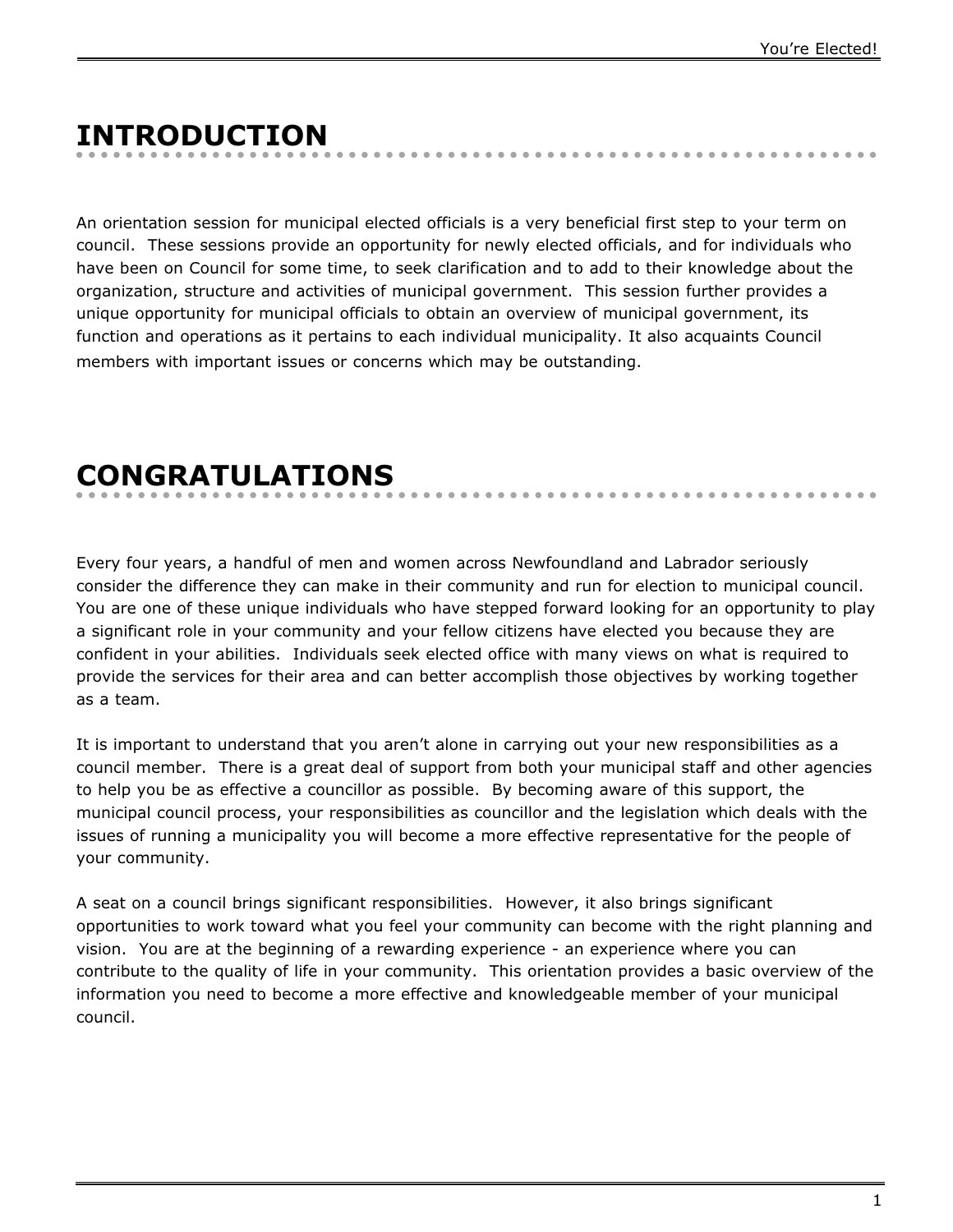# **LOCAL GOVERNMENT'S PLACE AND MUNICIPAL ELECTION**

Municipal councils are the first link in a chain of governing levels leading all the way to the Provincial and Federal Government. The decisions and the laws passed in the chambers of a town hall have the same significance and legal authority within that community as any made in the House of Assembly or House of Commons.

There are important pieces of legislation to keep in mind when dealing with the affairs of your community, but it's the **Municipalities Act, 1999 Chapter M - 24\*** that is the key legislation which will ultimately influence the decisions facing council.

*The Municipalities Act\* is a comprehensive listing and description of every important aspect of local government. It's referred to as "permissive" legislation - because councils can deal with only those activities clearly laid out in the Act.*

#### **Quite simply, unless the Act says a council can do something, then they can't.**

The Act outlines exactly what is expected of local government in terms of procedure, organization and duties. Among other things, it addresses:

- The roles and responsibilities of the mayor, councillors and senior staff.
- The required frequency of meetings and who should attend.
- The time frames for budgets, revised budgets, and financial reports.
- All areas of municipal taxation and collection.
- Capital acquisitions and borrowing.
- Conflict of interest issues.
- Areas of municipal, council, and individual liability.

\* The City of St. John's Act, the City of Corner Brook Act and the City of Mount Pearl Act.

The Act is the "bible" of local government. Elected officials who have a working understanding of its scope and intent will be effective representatives on council. Your administrative staff already has a great deal of experience working with it and you'll find them a great source of guidance in understanding and working within the Act.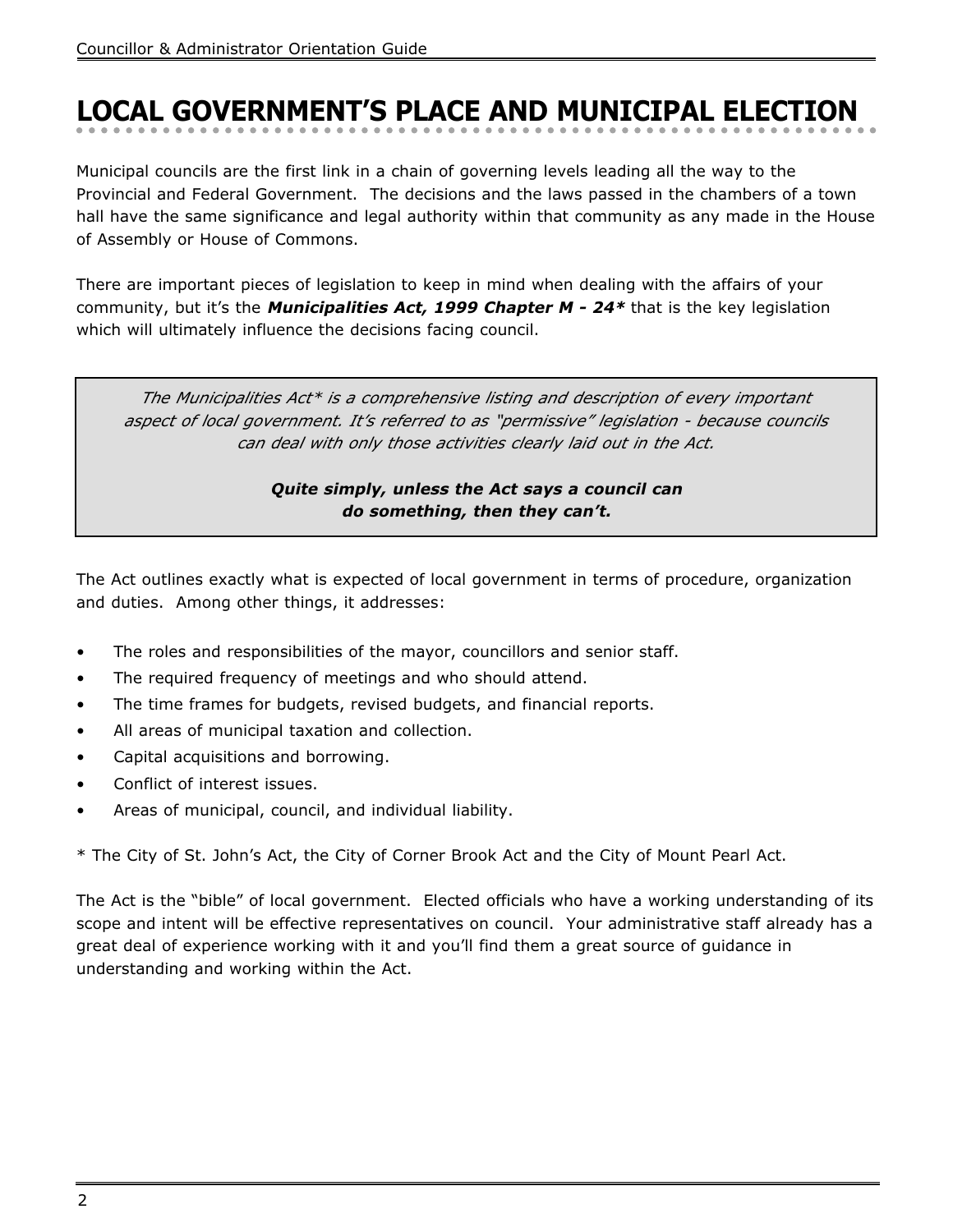There is other legislation you will deal with as different issues or challenges surface during your term; For example:

- The Public Tendering Act
- The Assessment Act
- The Urban and Rural Planning Act
- The Municipal Elections Act

*The amount of legislation in place dealing with the operation of local government can be a little overwhelming at first.* **However your administrative staff is a valuable resource in helping you to understand the impact such legislation has on your decision making.**

*As you will soon see, one of their chief roles is providing you with the support you need to carry out the vision of your council.*

# **THE PARTICIPANTS IN LOCAL GOVERNMENT**

You are an elected councillor. You decided to run, you were elected and now the people of your community are looking to you to deliver. You now have certain responsibilities and obligations both as a councillor and council as a whole. There will be laws you can pass, and laws you must pass. There will be new policies to decide, and challenges to face.

You'll have to consider the direction you wish to take the community for the next four years.

- Community priorities need to be set.
- Economic development and strategic plans are important tools to ensure your priorities are met.
- Municipal budgets have to be developed.
- Revenue collected. Tax levels set.
- Servicing requirements and levels have to be determined.
- Decisions made on capital purchases.

You have a full slate of responsibilities as you set about the business of running the community and you have to accomplish this all while clearly communicating your vision to both your administrative staff and the community at large.

Councillors are the direct representatives of their constituents. It's your responsibility to be informed on the issues facing your community; to provide leadership; and to create a vision of what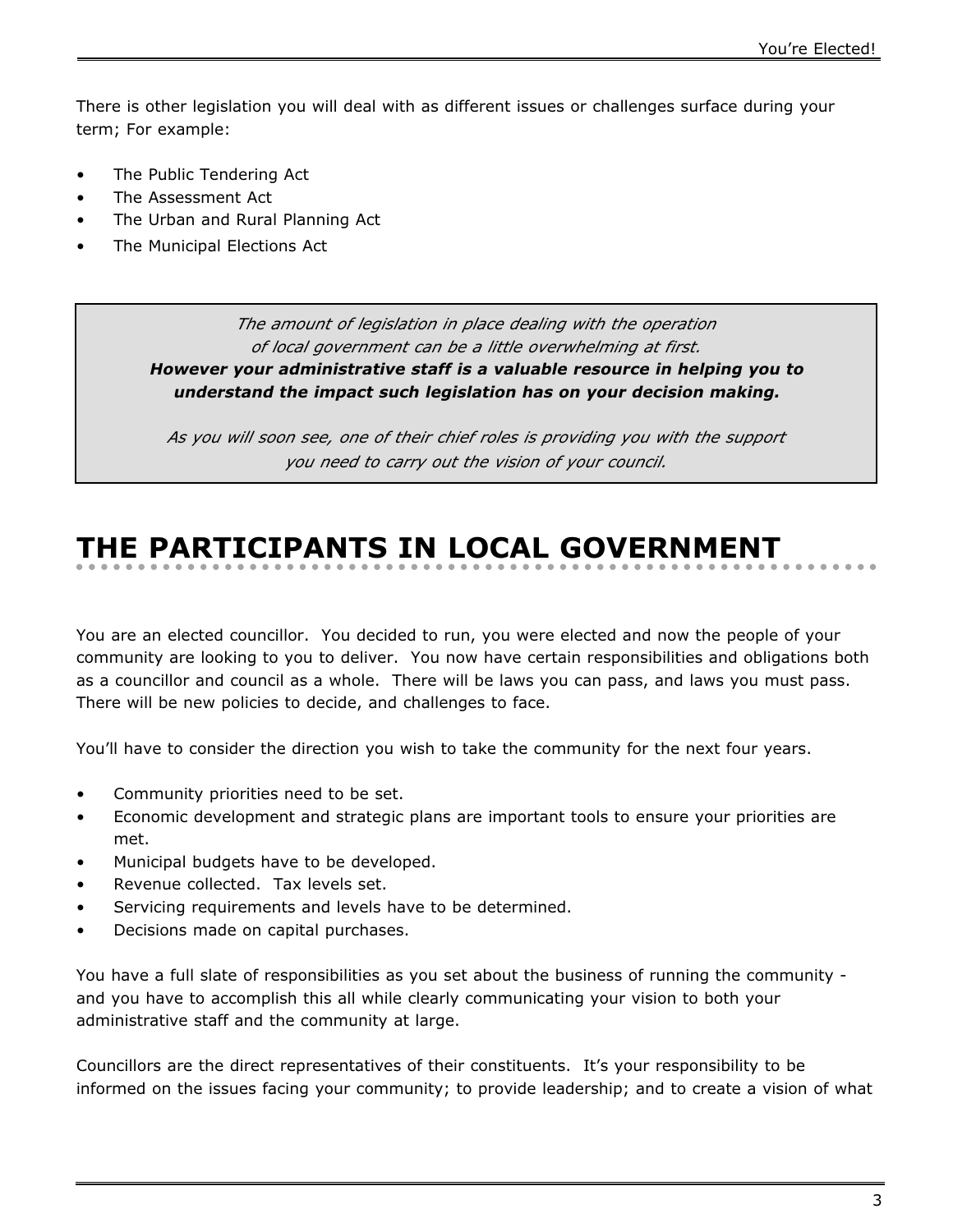the council as a whole will accomplish during the current term in office. You also have to establish and approve policies affecting the provision of services in the community and to work closely with municipal administrators in a spirit of cooperation and fairness.

*Objectivity is the key to being an effective councillor. You must be open minded and willing to listen. You must come to each issue open to the best course of action - regardless of how you personally feel. Everyone's input and viewpoint is critical to arrive at the right decision. You have to be committed to keeping yourself educated and informed about the issues facing your community, otherwise you cannot set policies or enact new laws in the best interests of your constituents. It's your responsibility to stay in touch with the people you represent.*

Supporting the council is the administrative staff who are in place to carry out the directives of the council. Local government is a team effort between elected councillors and the administrative staff. Council and administration are working toward the same goal - providing your community with a high standard of services within a clean, healthy and safe environment. Council creates the vision of where they want to take the community. The administrative staff provides the day-to-day support to realize this vision and the expertise in implementing the goals, objectives and policies of council.

The administrative staff does not set policy or enact regulations - only council can do this. What they will do is provide council with guidance and recommendations as to what is possible, legal and enforceable. Once council has made its decision on a particular issue - it is the job of the administrative staff to put it into practice and then be responsible to council for its implementation.

*You'll find your administrative staff has a great deal of experience in working with legislation and other matters confronting council. So it's important to consult with the administrative staff for their advice on all decisions or actions of council. They're in the best position to alert you to possible problems or challenges which may arise from implementing a new policy or bylaw.*

The staff is also in place to collect the revenue flowing from tax sources and manage the community resources allocated in the budgets approved by council. Their involvement in the day-to-day running of the community is essential. So is the need for an atmosphere of trust and mutual respect between the senior staff and members of council. The new council is in place. The new mayor is recognized, and the senior staff is prepared to work with a new agenda. The business of charting the new course for the community can begin.

A clear understanding of the respective roles and responsibilities of elected and appointed officials is essential to the well-ordered operation of every municipal unit, as is an understanding of appropriate reporting relationships.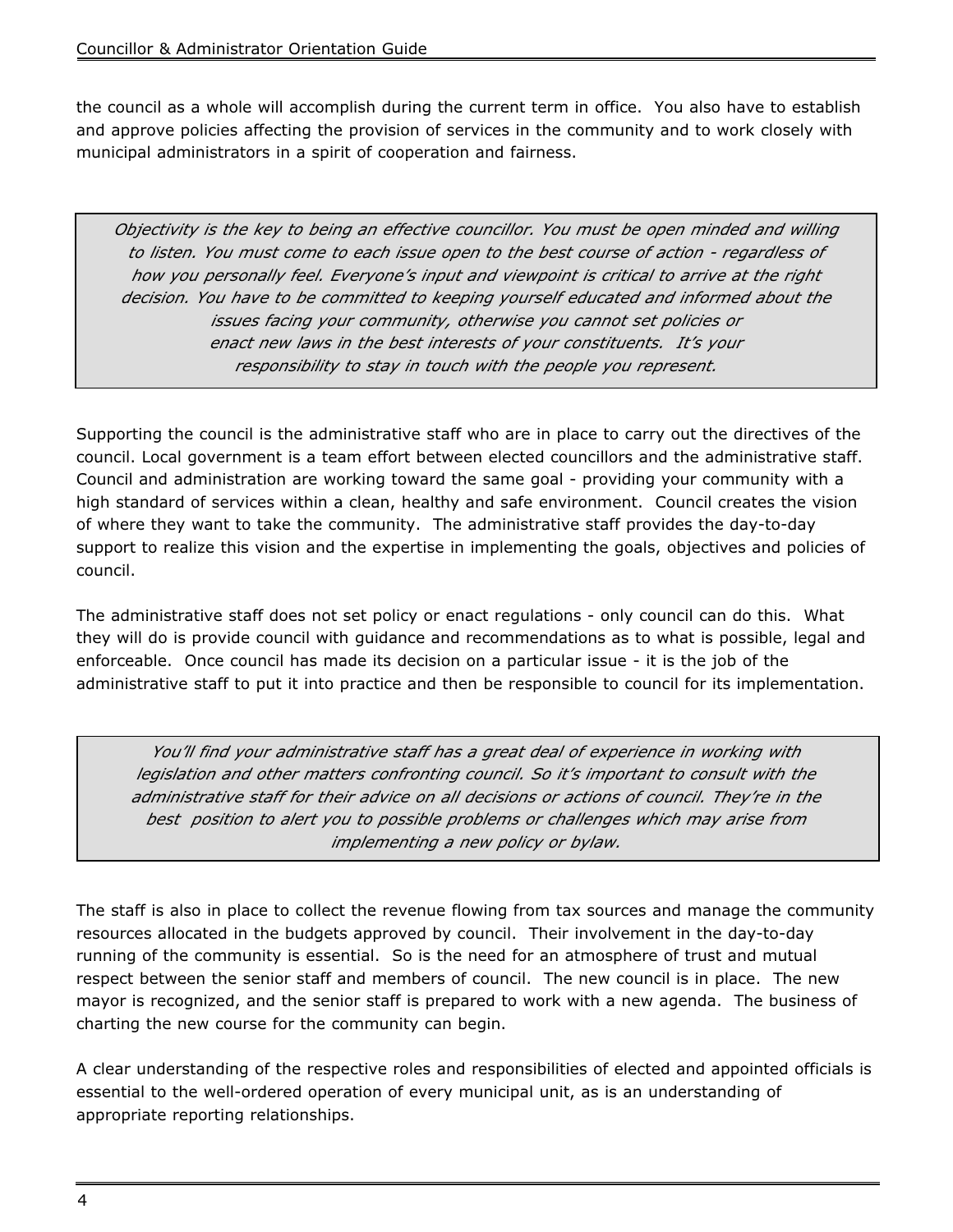## **Roles and responsibilities of Council include:**

- appreciating and understanding the democratic system
- setting the direction for the municipality
- approving budgeted allocations
- providing leadership
- setting tax rates
- establishing priorities
- ensuring that all residents of the municipality are provided with an appropriate mix and level of services
- developing and approving policies as well as the municipality's strategic plan
- approving the operating structure for the municipality
- understanding and appreciating the role of municipal staff
- encouraging communication between Council and staff
- ensuring the organization has appropriate staff resources
- adopting regulations, resolutions, and policies
- maintaining good public relations and promoting healthy provincial-municipal relations
- encouraging positive inter-municipal relations
- maintaining contact with the media
- evaluating senior management
- ensuring that municipal employees are provided with fair salaries and benefits and with adequate opportunities for skill upgrading and professional development
- maintain an open mind and having a commitment to the goal of lifelong learning

## **Roles and responsibilities of senior administration include:**

- appreciating the democratic system
- understanding the fundamentals of management
- acting as a resource by way of providing advice to Council
- understanding the budgeting process *(including assessment)*
- understanding the financial and legal aspects of municipal government *(e.g., the provincial acts and regulations and the municipal regulations)*
- implementing and administering approved policies of Council
- informing Council and its boards and committees of possible options, alternatives, and implications
- recommending appropriate courses of action
- managing the organization; undertaking day-to-day tasks in a timely and cost-effective fashion
- providing leadership in short and long-range planning
- managing personnel *(e.g., staff training and development, evaluation, recruitment and selection)*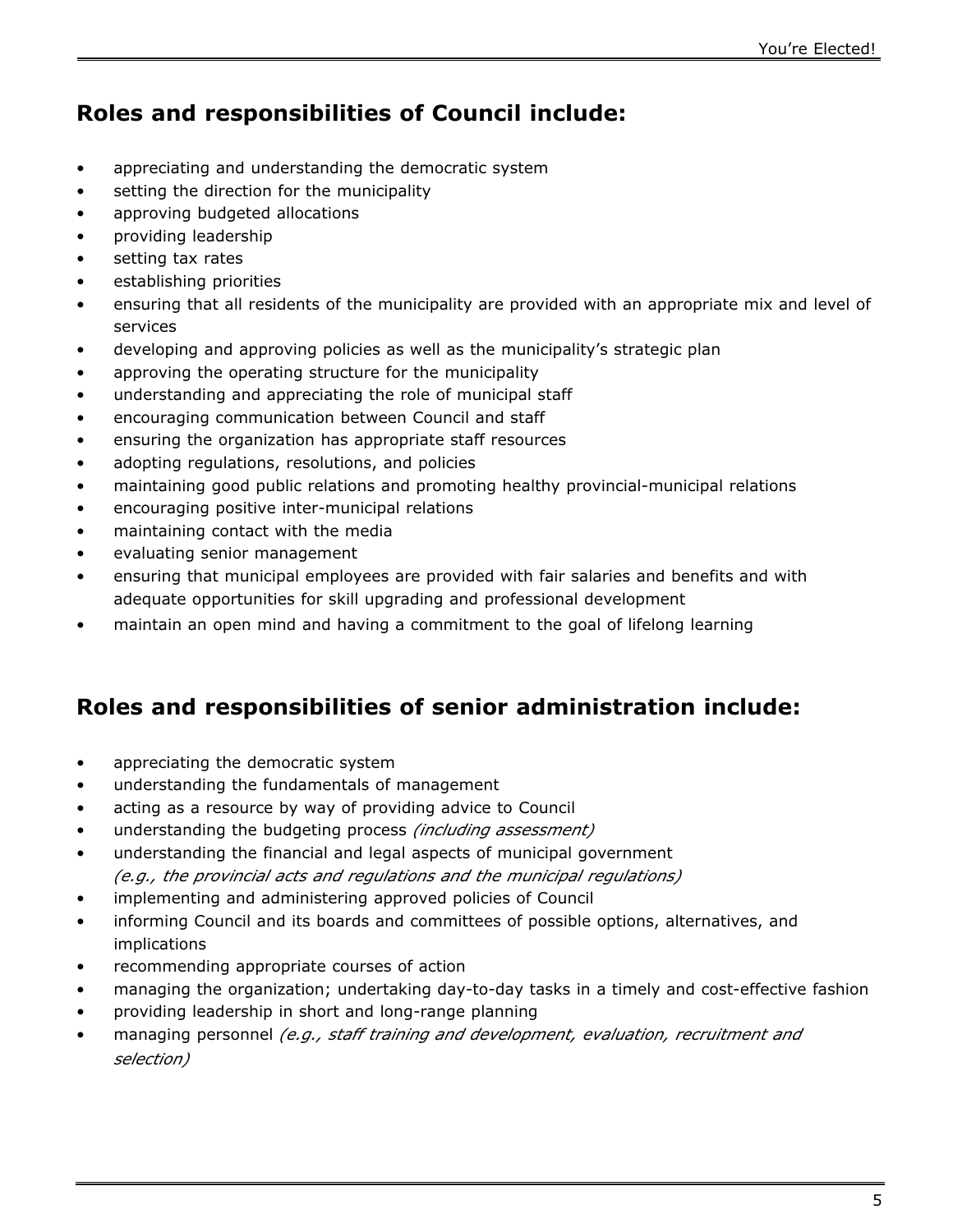- managing fiscal resources and approving expenditures as set out in municipal policies and regulations
- communicating effectively
- preparing reports, draft policies, and budgets
- responding to public enquiries
- staying informed of developments affecting municipal operations
- evaluating programs and policies
- maintaining an open mind and having a commitment to the goal of lifelong learning

*There are some similarities between the role of council and staff. However, it is important to realize that the role of council is to set policies and the role of staff is to implement those policies.*

# **THE BUDGET PROCESS AND STRATEGIC PLANNING**

Local government has significant responsibilities to its citizens. Taxes have to be imposed and collected. Appropriate staffing levels have to be maintained. Past policies and regulations have to be reviewed and updated if necessary. All this has to be accomplished within a spirit of fairness and communication in the community.

*Generally, all actions of an effective council will flow from two direction setting exercises early in the game: a strategic plan process for the next four years and the annual municipal budget process. Without a strategic plan, governing will be reactive rather than proactive, and the end of your mandate will arrive far too soon with too little accomplished. It is necessary to develop realistic operating and capital budgets. Once a balanced operating budget is in place, it will be a significant guide as to how council is doing both strategically and financially.*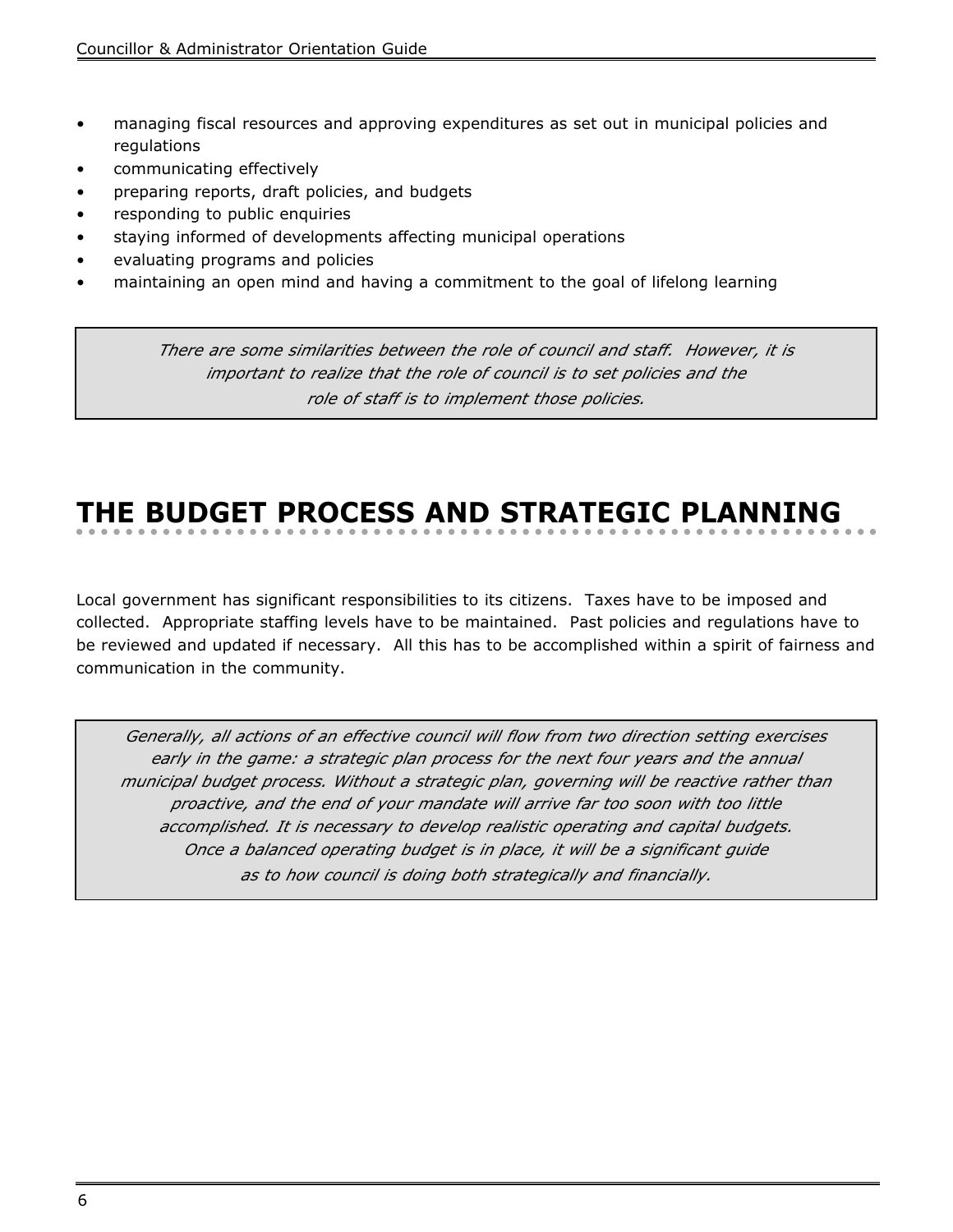### **THE BUDGET**

This is where one of the major responsibilities of council comes into play, development of a balanced operating budget.

*An operating budget for the municipality is required and must be prepared and adopted by council within 90 days of taking office. The budget must be balanced, and show realistic estimates of the revenue and expenses the municipality will face over the next year. It will become clear what levels of taxation will be required and what major capital, recreational or other projects are realistic as council works toward balancing the budget.*

Your main sources of revenue will come from taxes. In compiling your budget, the availability of other revenue sources should also be considered.

You are not alone. You will find that developing the budget is a team approach. The administrative staff is familiar with the preparation of a budget. They are used to dealing with the banks, provincial government officials, and collecting taxes. They are also used to finding appropriate suppliers and obtaining quotes for special projects. Once a budget is adopted, it is everyone's responsibility to live within the budget. Municipal government can better fulfill its obligations to the community if administrative staff and council understand the financial health and capabilities of their municipality. A thorough budgetary process is a priority for a new council.

A successful council develops its budget around its plan for the future. A commitment to producing realistic and fiscally responsible municipal budgets will be key to delivering on its strategic plan.

### **STRATEGIC PLAN**

What do you want to accomplish as a council? Local government must have a vision of what it wishes to accomplish. Councillors should bring their ideas to the table and spend the necessary brainstorming time developing a long-term vision for the council. Make sure you take the time to involve the citizens of your community. After all, you have chosen to come forward and make a difference in your community. The development of a plan outlining capital works, community economic development, goals for service delivery, community recreation, new policy objectives, bylaw considerations and others is a key activity of a council focused on successful government. Once the plan has been developed, it must be reviewed and updated on an ongoing basis.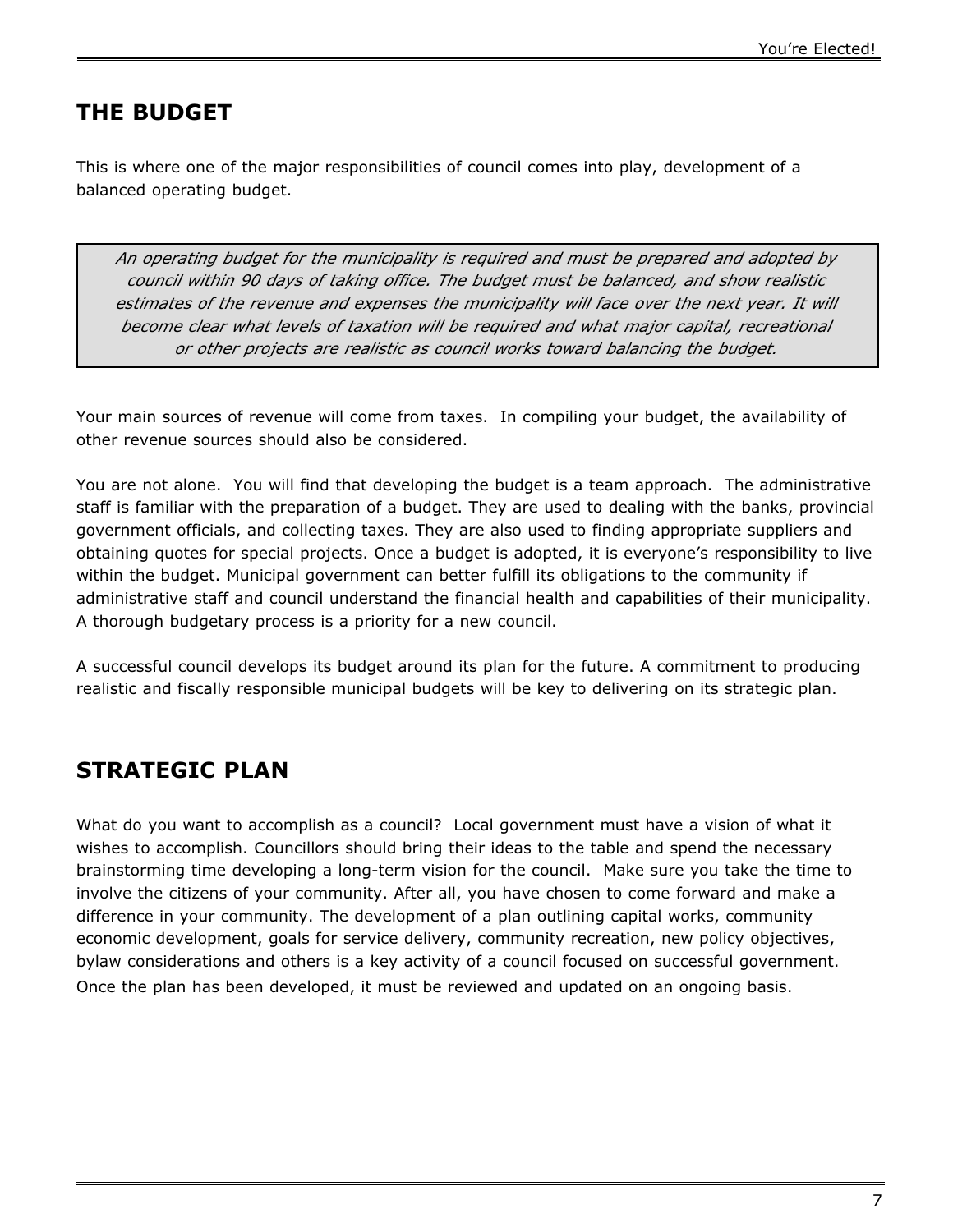# **THE BUSINESS OF COUNCIL**

Council members and municipal staff spend a significant amount of time attending and participating in a variety of meetings.

The **regular council meeting** is the essential public forum where decisions of council are formally passed into the law of the municipality. It is the only meeting for the final debate and decision on any issue. No policy can be adopted, resolution passed or regulations confirmed except at the regular public council meeting.

*Your role as a councillor is to ensure you are prepared to discuss and debate all issues. Your regular attendance and commitment to take a position and vote are your main responsibilities as a representative for your constituents. In fact, as a councillor and as mayor, you are required under the Act to vote on all issues before council. If a majority of councillors, including the mayor, cannot attend a regular meeting, there is no quorum and the meeting can't take place.*

While all final decisions must be made at the regular public meetings, there are other types of meetings which might be held as council conducts its affairs.

When a larger issue is being considered, a **special or standing committee** may be formed to study it and report back to council with its findings or recommendations. Council decides on the participants of the committee, and then waits for the results. It is the role of committees to present information and make recommendations to council.

**Privileged meetings** may be called on specific issues that are not ready to be debated publically. **A decision might come out of such a meeting, but it cannot be acted upon until it is voted on and made valid at a regular public meeting***.*

**Special meetings** may be called by the mayor or two councillors to deal with specific issues and only those issues. Discussion cannot move outside of the issue on the table. Special meetings may be either public or privileged. A special meeting might begin public, but declared privileged if necessary.

Privileged and special meetings provide council with the ability to explore and discuss specific issues without the worry of releasing confidential or sensitive information in a public meeting. These meetings protect the private affairs of individuals, organizations or businesses of the community and it protects any sensitive matters of the municipality not yet ready for disclosure. It's important to understand no decision or course of action can be enacted behind closed doors. All policies, decisions or recommendations coming out of these meetings must be ratified in a public council meeting vote before they can be implemented. The mayor chairs the regular council meeting. He or she ensures the proper rules of debate and procedure which were adopted by council are followed,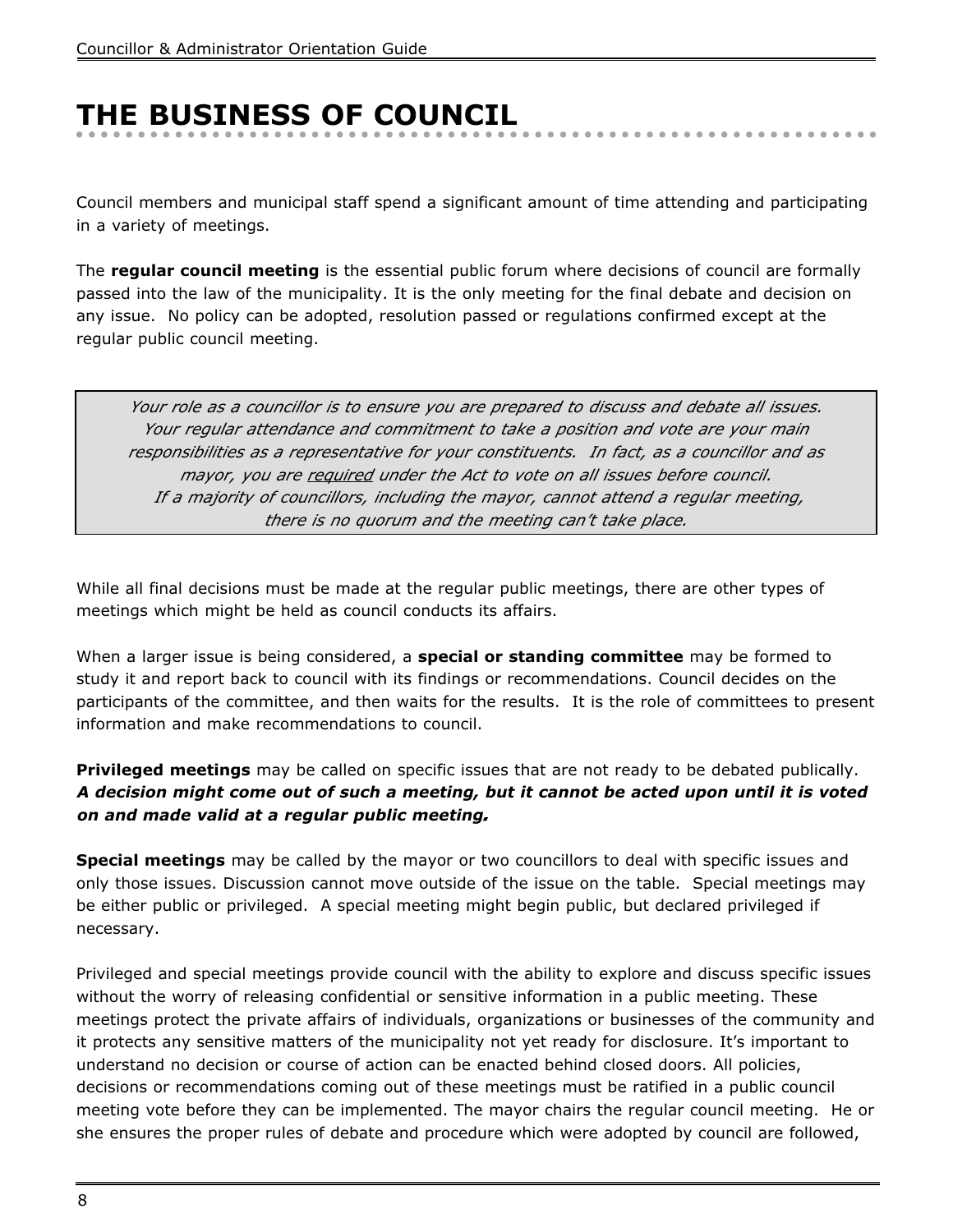that meetings run smoothly and all councillors are given the opportunity to participate. The mayor should encourage debate, however he or she cannot join the debate unless he or she leaves the chair.

The road map of a regular meeting is the agenda. The clerk develops the agenda and presents it to her councillors in advance of the meeting, giving you plenty of time to prepare. The clerk or his or her designate also records the minutes of all council meetings and distributes them to councillors soon after.

Once all the meetings have been held, discussions encouraged, recommendations received, and advice delivered and debated, the only authority which can ratify any decision or action of local government is the majority vote of council. While municipal staff cannot vote, they can play a huge role in the discussions and meetings leading up to a council vote. Municipal staff will have the obligation and responsibility of carrying out the result of that vote.

*The council meeting is a democratic forum, so a simple majority vote of those attending is required to make decisions. There are a limited number of issues outlined in the Act where a two-third majority vote is required. These include granting tax exemptions, key staff appointments, key senior staff suspensions or dismissals and councillor remuneration. The general rule, however, for most issues you will face as councillor is that a simple majority vote of council is required.*

Your participation in the discussion, debate and voting of local government issues is a key responsibility of your role on council. You are accountable to the people who elected you, so take the time to understand the issues and play an active role on council.

Councillors should provide leadership to ensure that the citizens of their community are given the best representation possible. The provision of good leadership means that the councillors will constantly strive to identify the issues before their municipality and to understand what residents want. Councillors should inform citizens on council activities and seek their input so that when decisions are made, they have at least some idea of what the general public is expecting.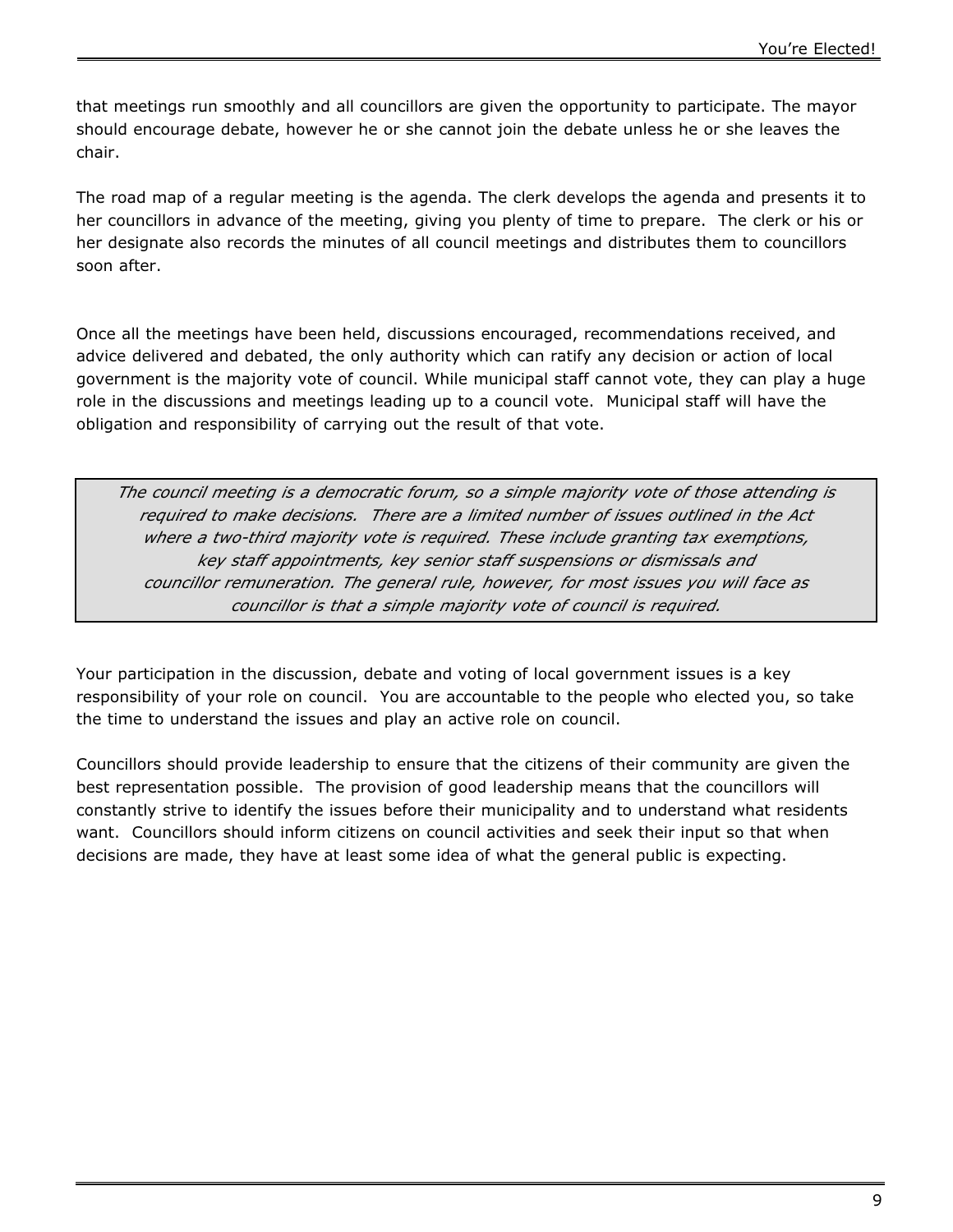# **GO FORTH**

It is vital for you to understand you are in good company as you begin this term of office to serve the citizens of your community. Your administrative staff is there to provide you with the help you may need. There are many other organizations that have in place valuable resource information and support to assist you in becoming as knowledgeable and effective as possible in your new position on council.

. . . . . . . . . . . . . .

Your fellow citizens have given you the privilege of having a direct impact on the quality of life and the economic growth of the community where you live. For the next four years, your responsibility is to fully participate in the workings of council and use your good judgment and personal vision to make a real difference in the lives of everyone living in your community.

There are considerable opportunities for municipalities in Newfoundland and Labrador. We can all move forward in a spirit of cooperation among all levels of government and the communities they serve. Seizing those opportunities begin with you - the committed councillor.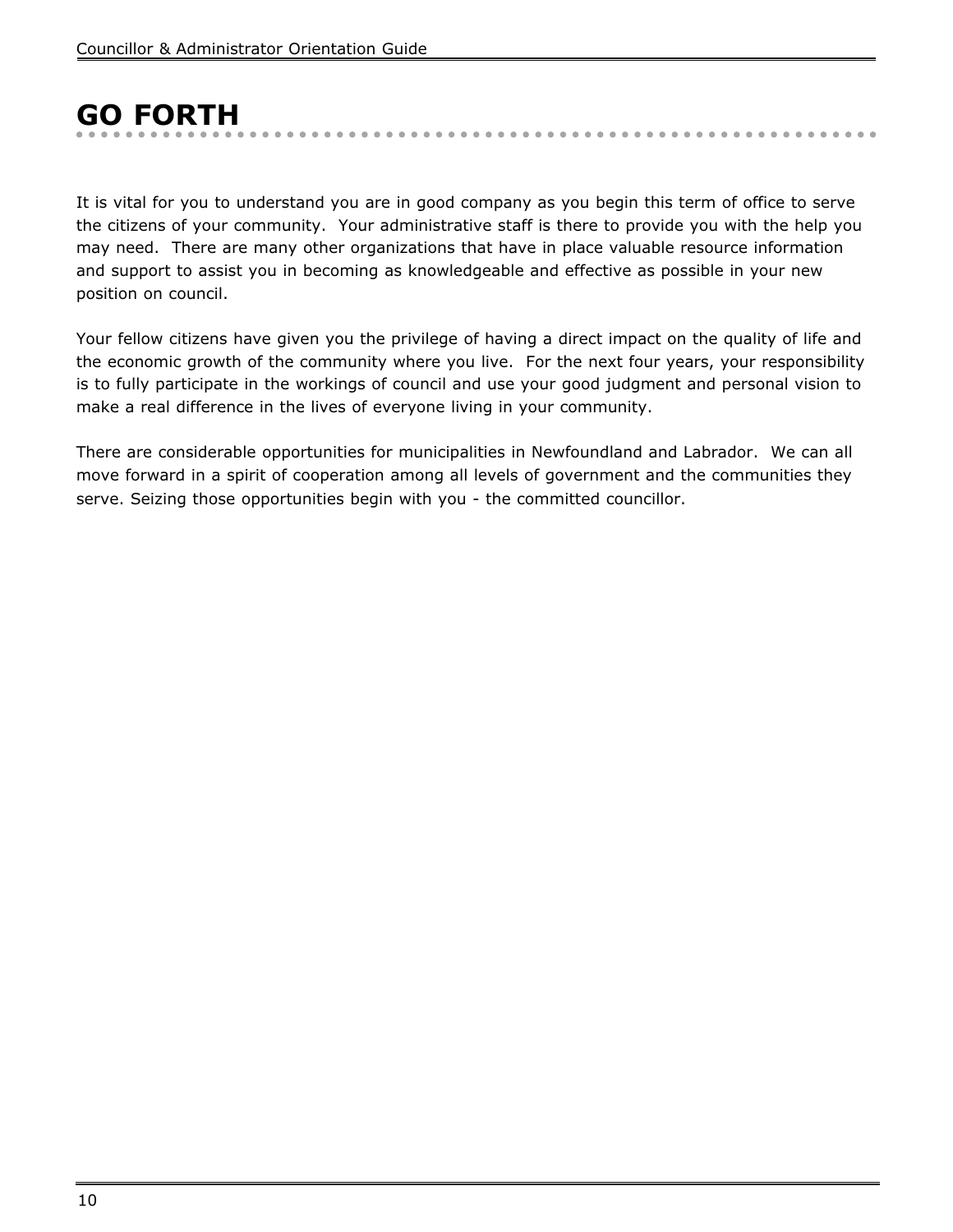# **APPENDIX A - SAMPLE ORIENTATION GUIDE**

## **SAMPLE OF INFORMATION THAT MAY BE INCLUDED IN AN ORIENTATION PACKAGE**

### **SECTION 1 - GENERAL INFORMATION**

- a. Time & Place of Council Meetings
- b. Council Rules & Procedures
- c. Copies of Minutes of Last Five Council Meetings
- d. Brief Outline Current Issues (Any Issues of Interest to your Council) Examples;
	- Snow Clearing Services
	- Economic Development Status
	- Status Report of Ongoing Capital Projects

### **SECTION 2 - FINANCIAL INFORMATION**

- a. 2005 Budget Report
- b. Latest Financial Statements
- c. Latest Five Year Capital Works Program
- d. 2006 Budget Process

## **SECTION 3 - ADMINISTRATION**

- a. Organizational Chart & List of Staff Members
- b. Resumes of Senior Management
- c. Pension Plan & Group Insurance Information
- d. Hours of Work
- e. Councillors' Agenda Packages/Correspondence and Method of Distribution
- f. Contact Personnel in Regional Office & Head Office of the Department of Municipal and Provincial Affairs
- g. Labour Relations and Collective Agreement
- h. NLFM Convention/Training for New Councillors
- I. Regional Fire-Union Contact Status

### **SECTION 4 - LEGISLATION AND COUNCIL REGULATIONS**

- a. Municipalities Act, 1999
- b. Committees of Council
- c. Council and Staff Travel Policy
- d. Urban & Rural Planning Act
- e. Municipal Land Use, Zoning Subdivisions and Development Regulations
- f. Municipal Regulations (Any regulations relevant to your Municipalities)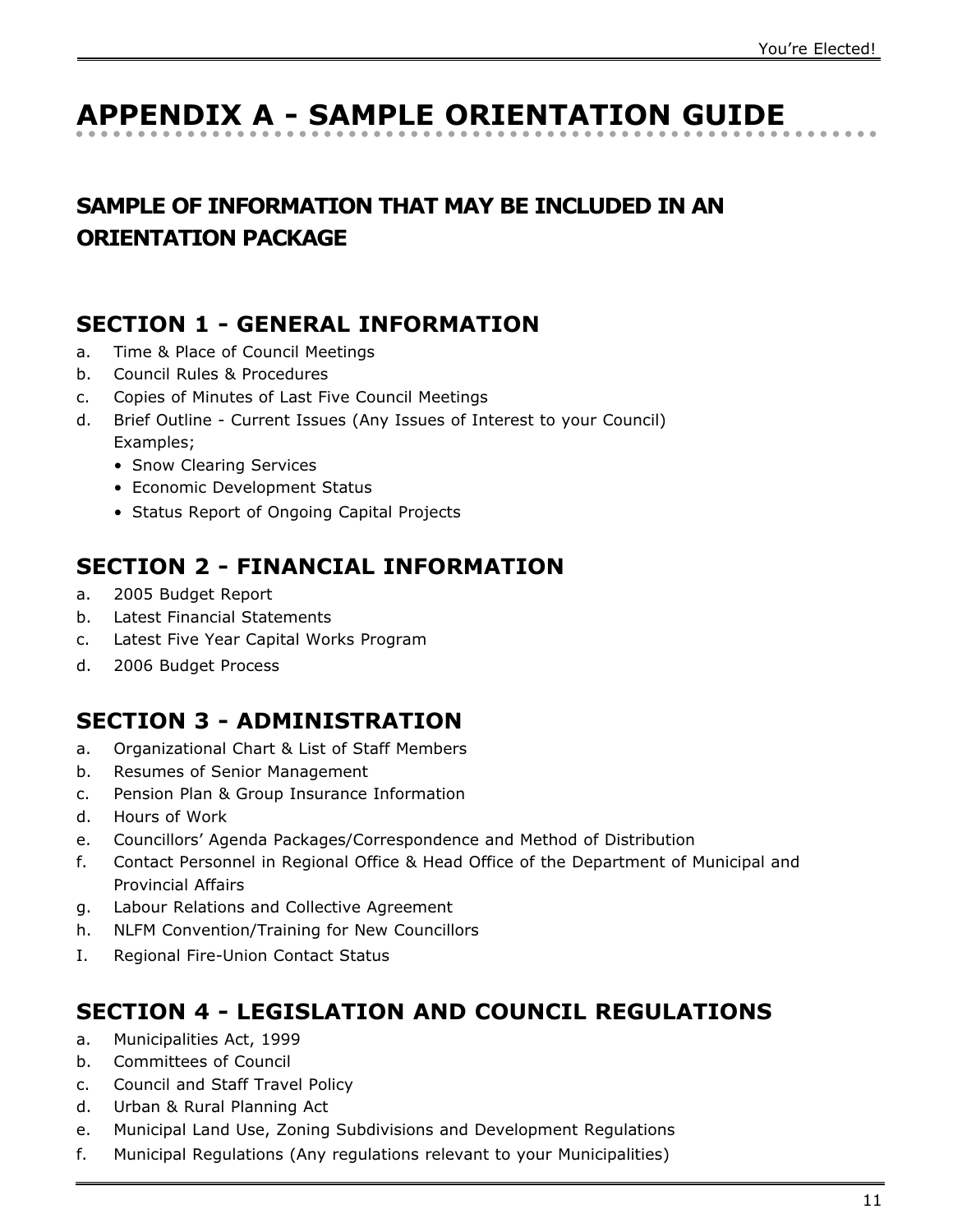#### *Samples;*

- Bicycle Helmet Regulations
- Animal Control Regulations
- Anti-Litter Regulations
- Fence Regulations
- Garbage Regulations
- Occupancy & Maintenance Regulations
- Park & Recreation Regulations
- Snow Clearing Regulations

## **SECTION 5 - ADDITIONAL INFORMATION**

- a. Municipal Map
- b. Municipal Planning Area Map
- c. Municipal Plan
- d. Municipal Emergency Preparedness Plan
- e. Municipal Councillor's Handbook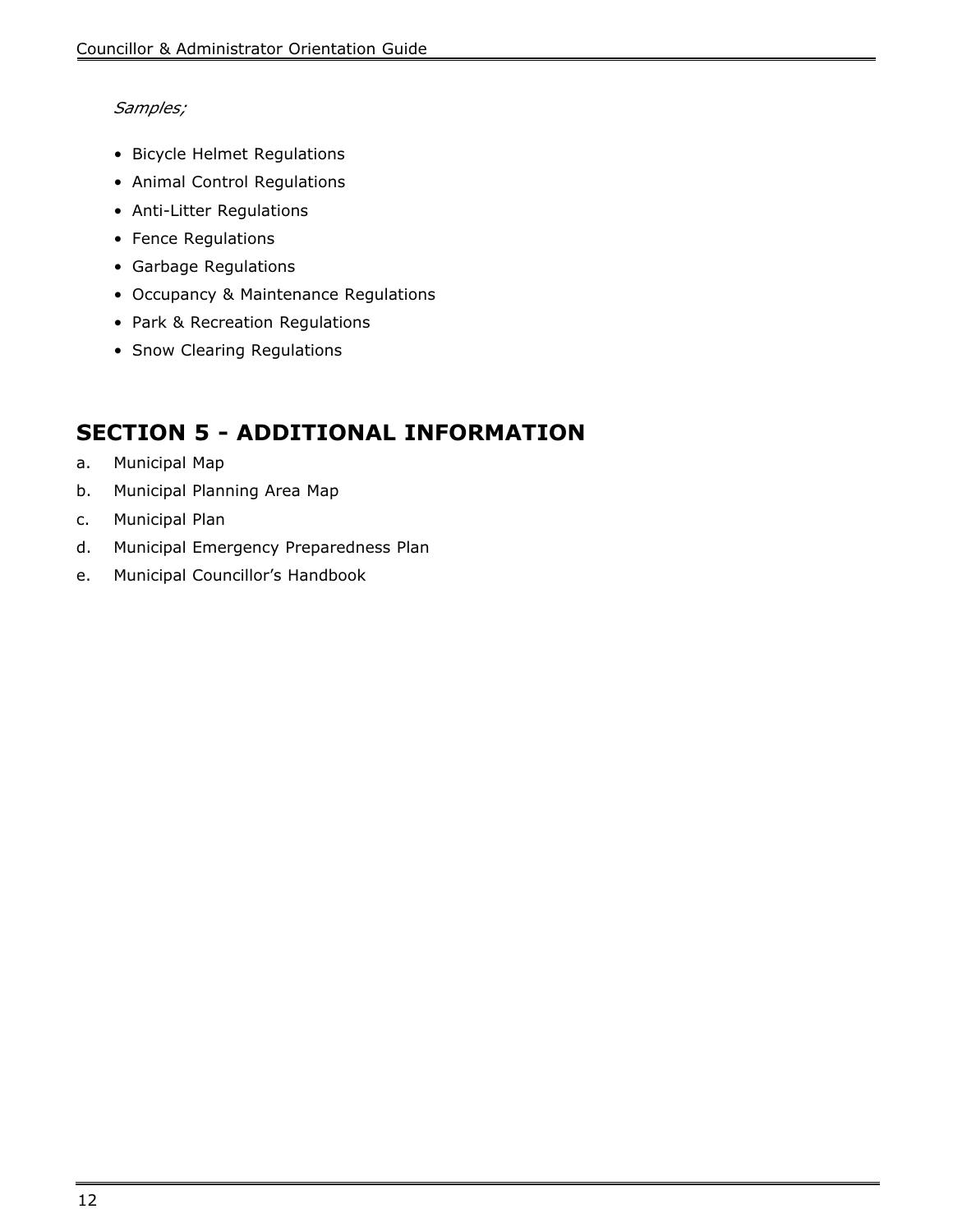# **APPENDIX B**

### **HELPFUL ORGANIZATIONS**

There are a number of government, quasi-government, and educational organizations which provide various forms of assistance, training, counsel and advice to local governments. Municipal elected officials should be familiar with the following organizations and what they have to offer.

### **DEPARTMENT OF MUNICIPAL AND PROVINCIAL AFFAIRS**

The mandate of the Department of Municipal and Provincial Affairs is to bring about a system of local government that efficiently provides needed services throughout the province, at a cost that is affordable to local taxpayers and without contributing unduly to demands for provincial government expenditures.

*Vision Statement: It is the vision of the Department of Municipal and Provincial Affairs that the people of Newfoundland and Labrador enjoy healthy, safe and sustainable communities supported by strong local governments.*

*Mission Statement: The mission of the Department of Municipal and Provincial Affairs is to be progressive, adaptable and professional in working with the people of our province to develop strong, self-reliant local governments capable of leadership and serving the best interests of their communities.*

### **NEWFOUNDLAND AND LABRADOR FEDERATION OF MUNICIPALITIES**

The Newfoundland and Labrador Federation of Municipalities (NLFM) is the acknowledged spokesperson for municipal government in the Province of Newfoundland and Labrador. Formed in 1951 as an umbrella organization mandated to represent municipal government interests and as a vehicle for municipal leaders to share information and resources, NLFM represents the interests of all municipal governments in the province. The work of the Federation is guided by a vision Statement and a Statement of General Purpose:

*Vision Statement: The purpose of the NLFM is to assist communities in their endeavor to achieve and sustain strong and effective local government, thereby improving the quality of life for all the people of this province.*

*General Statement of Purpose: To provide programs and services of common interest to the members; to provide a united approach on issues affecting local governance; to advance the ambitions and goals of its member communities by developing a shared common vision of the future; to effectively serve as local government spokesperson and to represent its members in matters affecting them or the welfare of their communities; and to further the establishment of responsible government at the local level.*

## **NEWFOUNDLAND AND LABRADOR ASSOCIATION OF MUNICIPAL ADMINISTRATORS**

The Newfoundland and Labrador Association of Municipal Administrators (NLAMA) is dedicated to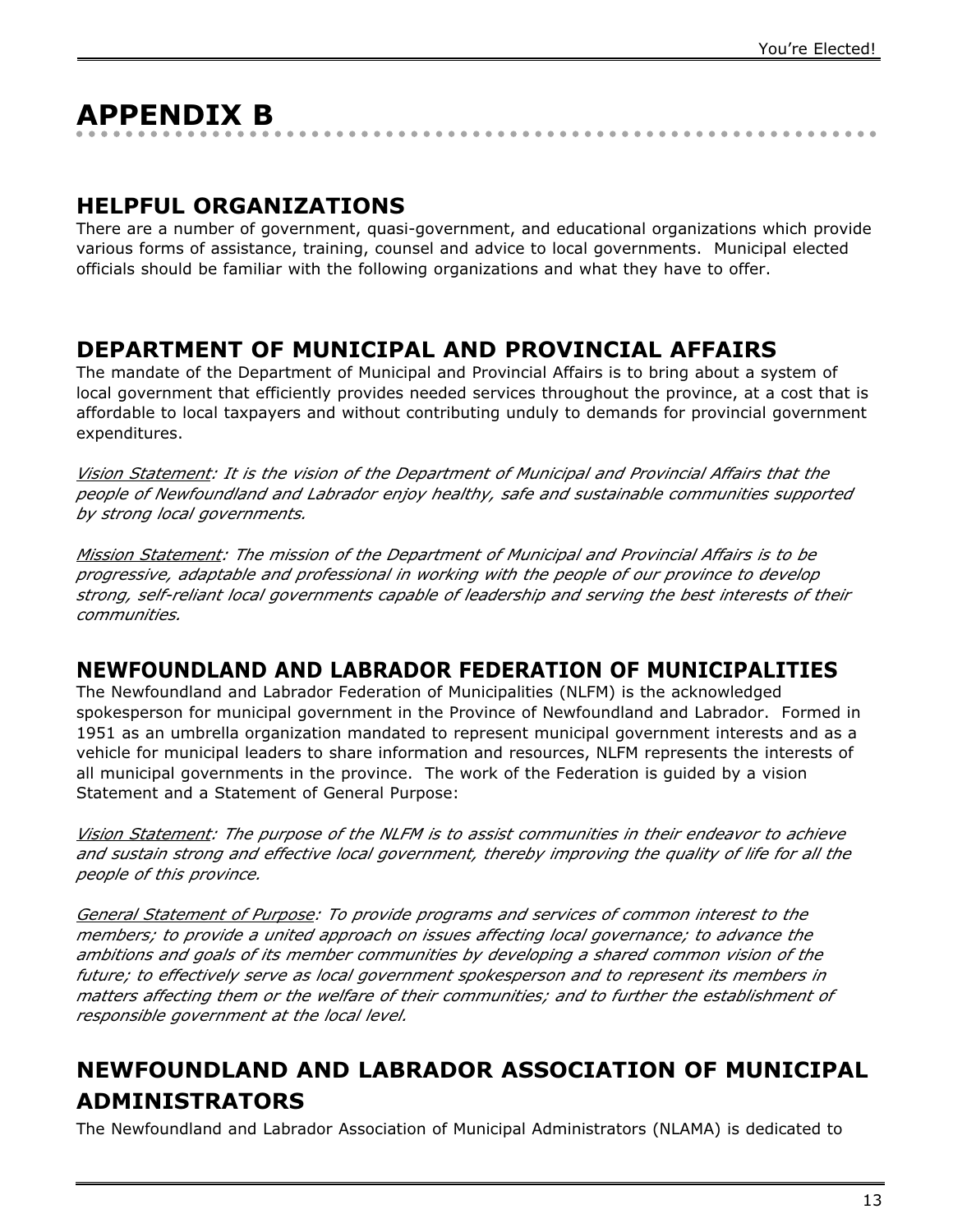preserving and advancing excellence in municipal administration in Newfoundland and Labrador. The Association acts as the acknowledged advisory to the Newfoundland and Labrador Federation of Municipalities and to the Department of Municipal and Provincial Affairs on all matters affecting municipalities.

*The Vision of NLAMA is that Municipal Administrators are recognized as qualified professionals who facilitate the delivery of efficient and accountable local government services.*

*The Mission of NLAMA is to enhance and promote professional management and leadership excellence in local government through professional development, the exchanging of ideas and information, for the continued recognition of NLAMA as an authority on municipal government.*

## **COMBINED COUNCILS OF LABRADOR**

The Combined Councils of Labrador represents the municipal government of the towns throughout Labrador. The organization was formed in 1972 and in the years since has worked with the social and economic issues of Labrador. Labrador is unique and this organization has a great understanding of Labrador's diversity, including its geography and cultures.

## **MUNICIPAL TRAINING AND DEVELOPMENT CORPORATION**

Our vision for the future of municipal training and development is strong, effective and selfsustaining municipal government provided by knowledgeable competent elected officials and qualified professional staff through a partnership process between the Department of Municipal and Provincial Affairs, the Newfoundland and Labrador Federation of Municipalities, the Newfoundland and Labrador Association of Municipal Administrators, and the Combined Councils of Labrador.

**"Municipal Training and Development"** refers to activities that promote the knowledge and skill development of municipal elected and appointed officials by providing learning experiences directly relevant to the municipal context. Learning experiences can include, but are not limited to:

- workshops
- seminars
- courses
- conferences
- information sessions

#### *Mandate The mandate of the* **Municipal Training and Development Corporation** *is to:*

- *• identify training needs of appointed and elected municipal officials*
- *• establish training priorities*
- *• prepare strategic municipal training plans*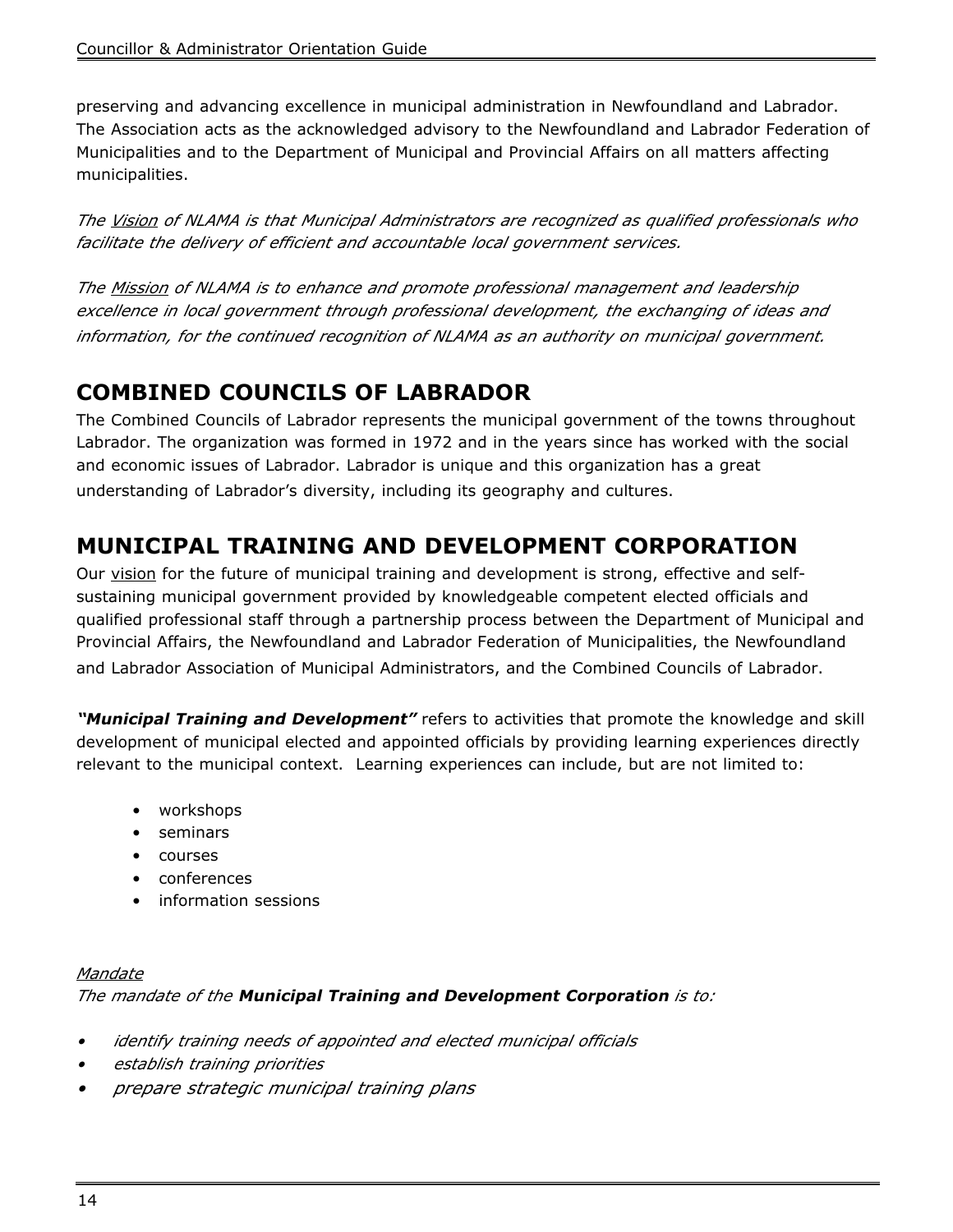- *• ensure that appropriate courses and materials are developed*
- *• research and develop training standards*
- *• develop and recommend training programs as required*
- *• research and develop alternate methods of delivery, as appropriate*
- *• develop communication mechanisms to coordinate training with other groups (e.g. Emergency Measures Division and The Office of the Fire Commissioner)*
- *• schedule and deliver training courses*
- *• conduct course and overall program evaluations*
- *• identify, access and manage appropriate resources, including those external to the partnership*
- *• undertake any other relevant municipal training and development activity*

### **MUNICIPAL ASSESSMENT AGENCY**

The Municipal Assessment Agency is an independent provider of efficient real property assessment service to taxing authorities in Newfoundland and Labrador. The Agency is governed by a representative Board of Directors, with six elected municipal representatives, two taxpayer representatives, two provincial representatives and a representative of each of the Newfoundland and Labrador Federation of Municipalities and the Newfoundland and Labrador Association of Municipal Administrators.

#### *Our Vision*

*Through our partnership with Municipalities, the Municipal Assessment Agency, as a leader in the valuation industry, will provide the highest quality property assessment services at the least cost to our clients while fostering a supportive work environment for our employees.*

#### *Mandate*

*The Municipal Assessment Agency is mandated, in accordance with the Assessment Act, to provide an independent and efficient property assessment service to taxing authorities. In support of this service, the Agency may provide assessment, valuation, and related services including consultation, education, and inspection to any level of government, Crown agent, or private sector interest.*

#### *Mission*

*It is the mission of the Municipal Assessment Agency to be a cost effective, efficient, independent agency providing fair and understandable property assessment and related services in response to the needs of the people of Newfoundland and Labrador.*

#### *Our Values*

*We believe: In a fair, open, transparent, accessible assessment process. Our product must be understandable and defensible. We must operate in an efficient, effective and economical manner. We must be ethical and professional. A supportive, motivational work environment is required for staff to be highly productive and satisfied.*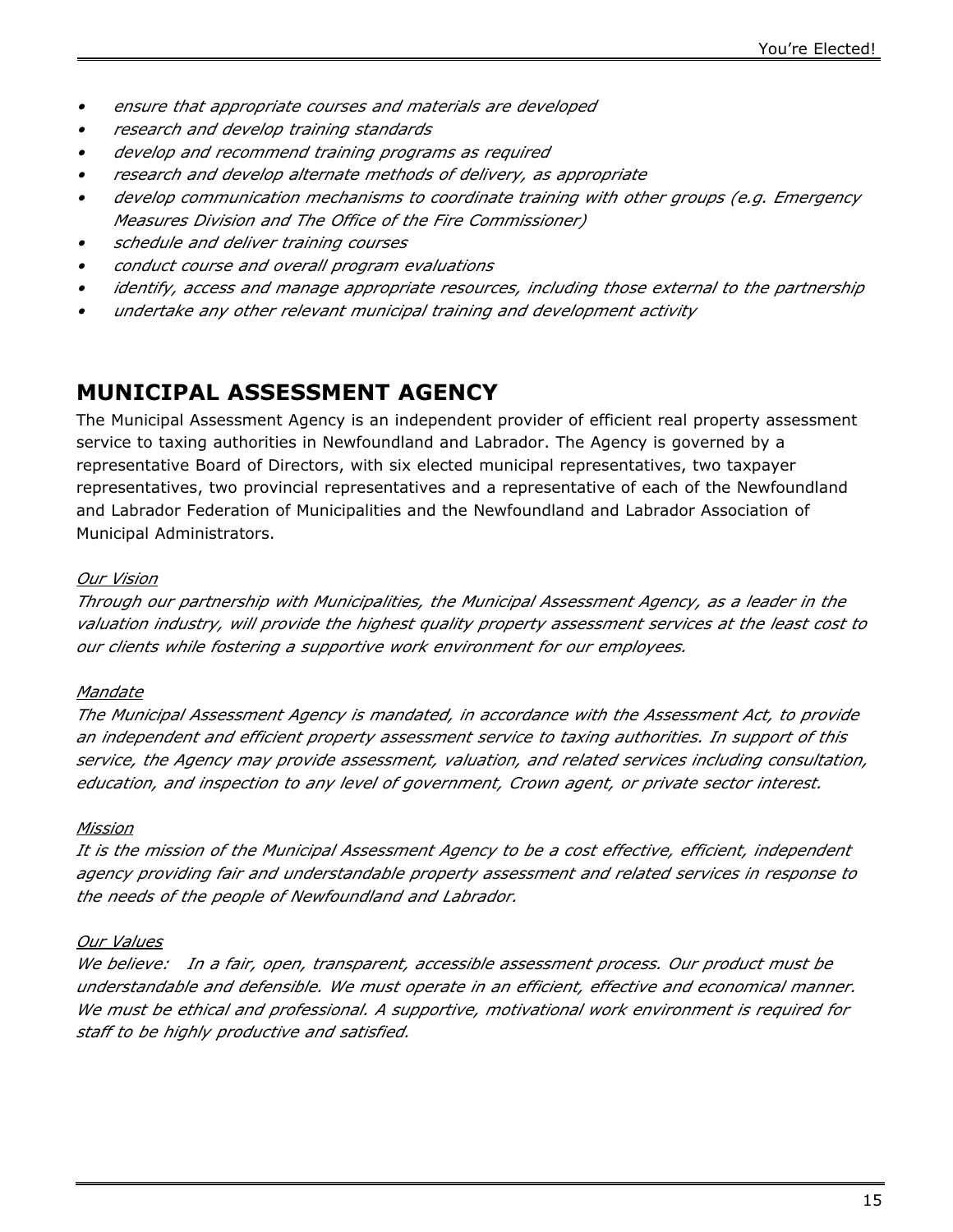## **NEWFOUNDLAND AND LABRADOR MUNICIPAL EMPLOYEES BENEFITS INC. (NLMEB INC.)**

NLMEB Inc. offers group benefits and pension plans previously provided by the NLFM "Pension and Benefits" committee. It was incorporated as a separate corporate entity in 1991. It is governed by a six-member Board of Directors - three municipal councillors and three municipal administrators.

#### *Mandate*

*To manage group insurance and Deferred Benefit Pension Programs for Municipal Employees and Councillors.*

#### *Roles and Responsibilities of the Board of Directors*

- *- To monitor the group insurance and pension programs to provide flexible and appropriate coverage in a responsible and fiscally prudent manner.*
- *- To monitor the service provided by our consultants to ensure the service provided meets the requirements of all participants.*
- *- To review the performance of our investors to ensure appropriate returns are obtained to meet current and future pension obligations.*
- *- To market and promote both Group Benefit and Pension Programs.*